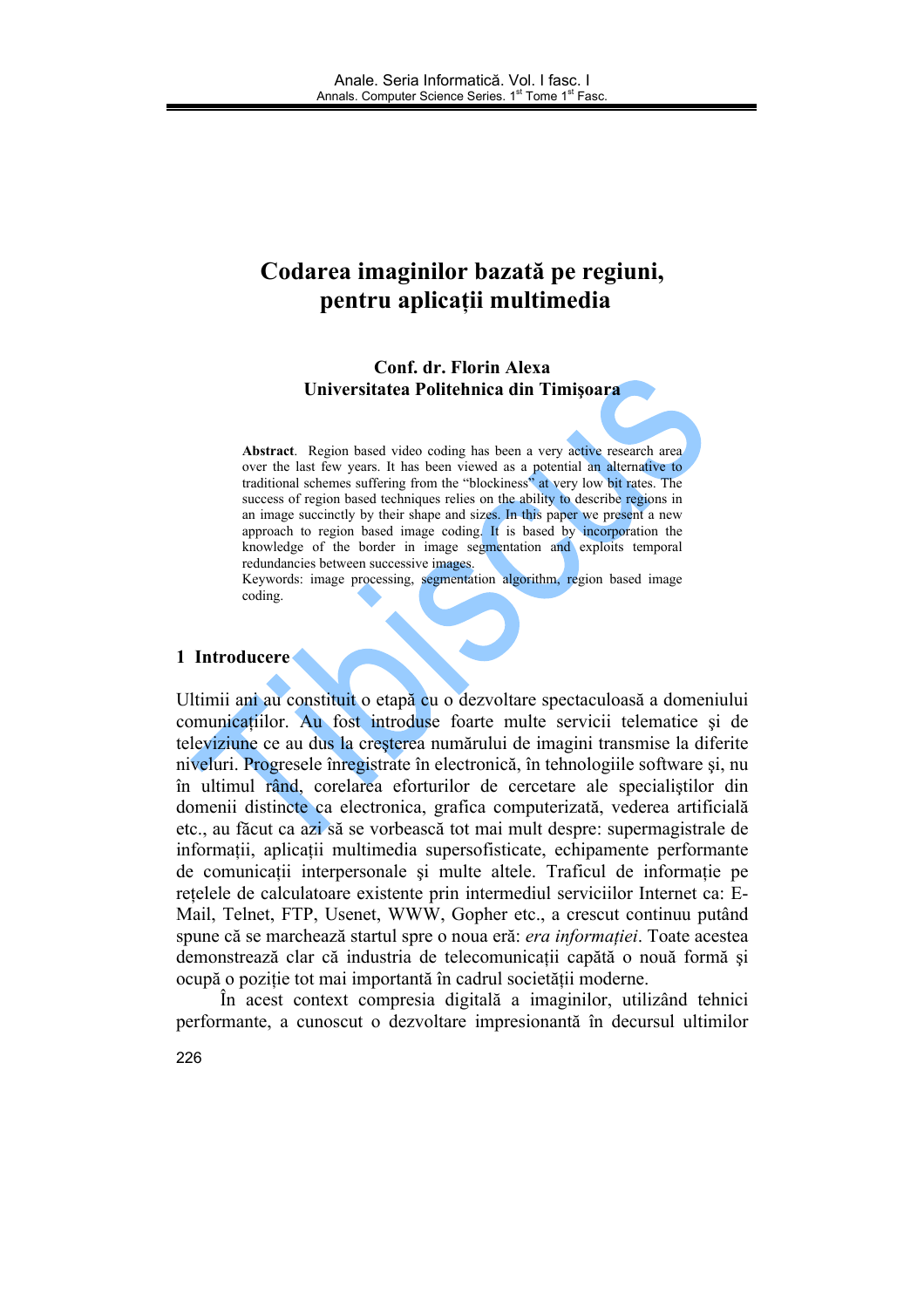decenii. S-au elaborat și propus foarte multe standarde atât pentru secvențele de imagini: H-261, H-263, MPEG-1, MPEG-2, MPEG-4, MPEG-7, cât și pentru imagini statice: JPEG, JPEG-2000, multe dintre ele constituind elementul cheie al noilor tehnologii informatice în diverse aplicatii: multimedia, efecte speciale în televiziune și cinematografie, grafică pe calculator, sisteme de videoconferință, teledetecție, telemedicină etc. Cele mai multe dintre aceste servicii necesită transmiterea unei cantităti impresionante de date pe canale foarte înguste.

Codarea la rate foarte scăzute de biți, necesară transmisiei pe canalele de comunicații existente, implică rate de transmisie sub 64 kb/s pentru semnalul video. Sursele video aferente acestor aplicatii, având 8 biți/ esantion pentru fiecare culoare, contin în mod obișnuit aproximativ 1,25 Mocteti pentru un cadru de imagine color. Cum frecventa cadrelor este de 25 Hz (30 Hz), rezultă o rată de date, fără implicarea unei compresii, de peste 10 Mb/s. În aceste conditii compresia semnalelor trebuie să fie cuprinsă între 150:1 si 1000:1.

Cu toate că se obțin performanțe bune din punct de vedere al calității obiective (eroare medie pătratică, raport semnal/zgomot), tehnicile clasice de corespondentă a blocurilor [MPG85], [DM95], [XPC99] suferă din cauză că, datorită reprezentării sub formă de pixeli sau ca blocuri de pixeli, aceste imagini nu au nici o semnificație din punct de vedere semantic. Astfel, la rate de compresie ridicate se obtin erori majore din punct de vedere al sistemului vizual uman. Din acest motiv nu pot fi obtinute îmbunătătiri maiore ale performantelor compresiei.

În plus, lipsa informatilor referitoare la continutul imaginii limitează funcționalitățile disponibile la recepție, nefiind posibilă manipularea si personalizarea informatiei receptionate, asa cum se doreste în cadrul sistemelor de transmisie multimedia.

În contrast cu tehnicile clasice de codare tehnicile bazate pe reprezentarea semantică [AH95], [KC98], au încercat imitarea funcțiilor sistemului vizual uman. În acest scop algoritmii se bazează pe descrierea imaginii sub forma obiectelor care o compun. Compresia se obține luând în considerare proprietățile sistemului vizual uman și anume alocarea mai multor biți în zonele importante și reducerea numărului acestora în rest.

Ca rezultat al folosirii reprezentării semantice a imaginii, aceste tehnici permit o rată de compresie foarte ridicată, cu obtinerea unor deteriorări vizuale ale imaginii foarte mici, iar informațiile despre conținutul imaginii oferă functionalități suplimentare la receptie. În particular, utilizatorului final îi este accesibilă interactivitatea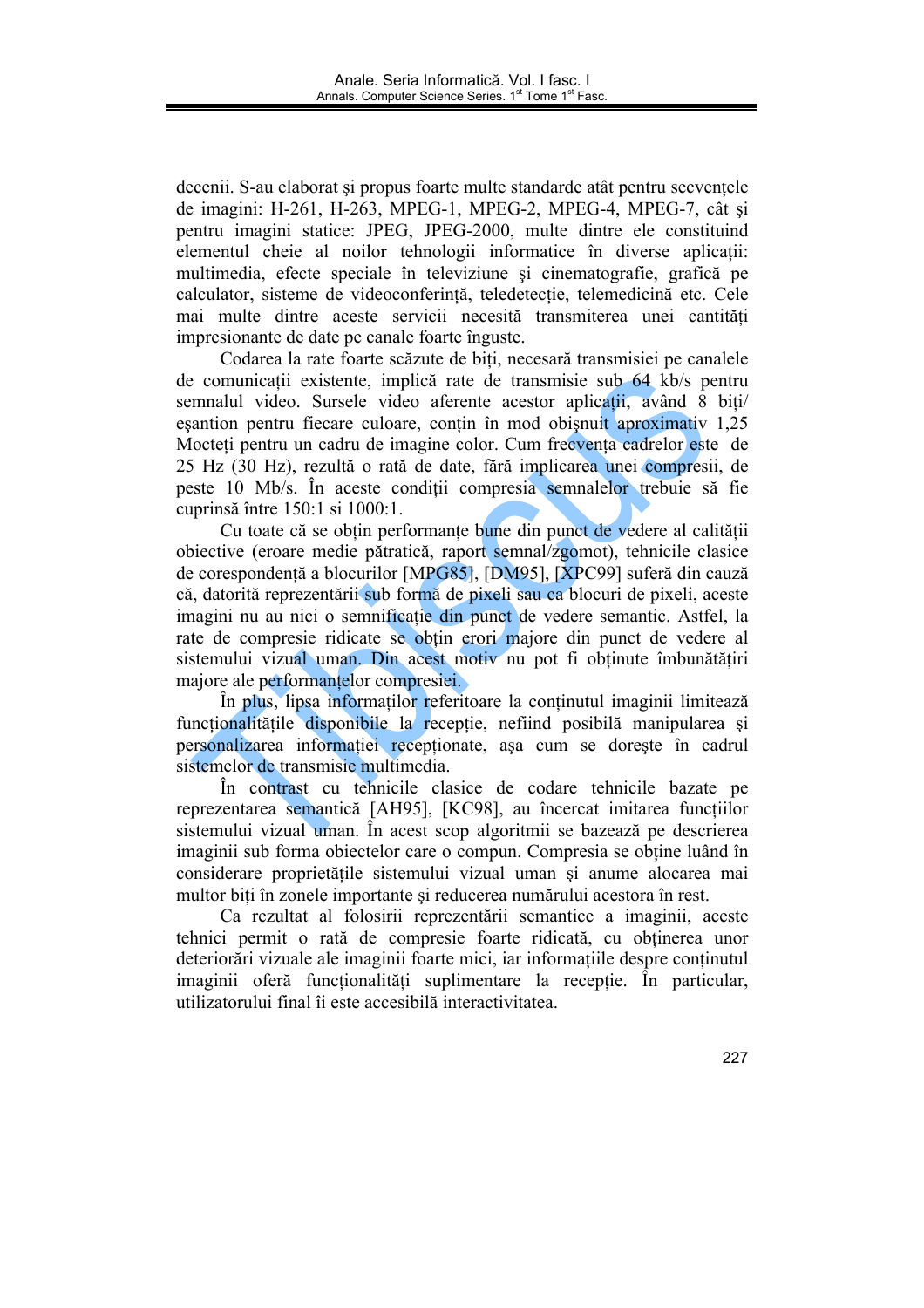În aceste condiții robustețea estimării mișcării este mult mai importantă decât obtinerea unei predicții temporale usoare, în vederea asigurării unei calităti corespunzătoare a secventei de imagini reconstituite.

Pentru obtinerea unei rate de compresie ridicată este necesară determinarea unui câmp al mișcării reprezentativ deoarece:

- se dorește eliminarea erorilor de predicție care sunt transmise către decodor, motiv pentru care este important să nu se introducă distorsiuni suplimentare deraniante pentru sistemul vizual uman,
- se doreste subesantionarea temporală a secventei de imagini înaintea codării.

În cele ce urmează este prezentat un algoritm de codare bazat pe estimarea vectorilor de miscare în vederea exploatării redundantei temporale a secventelor de imagini.

# 2 Codarea imaginilor

Principalul argument în favoarea tehnicilor bazate pe corespondenta blocurilor îl reprezintă schemele de codare hibridă, care combină predicția cu compensarea mișcării în domeniul timp, cu tehnicile de decorelație în domeniul spatial. Aceste scheme sunt utilizate în mod curent în standardele actuale (H261, H263, MPEG-1, MPEG-2) si pot fi utilizate ca puncte de start pentru tehnicile de codare bazate pe regiuni.

Principalele dezavantaje ale acestor scheme de codare sunt:

- divizarea "oarbă" fără a lua în consideratie continutul semantic al  $\bullet$ imaginii, care determină aparitia efectelor de bloc atunci când sunt cerute compresii mari;
- modelele de miscare sunt aplicate unor blocuri ce nu corespund în totalitate cu miscarea obiectelor constituente ale imaginii;
- este dificilă încorporarea proprietăților sistemului vizual uman în aceste scheme de codare.

O posibilitate de eliminare a acestor dezavantaje este încorporarea proprietătilor sistemului vizual uman în algoritmii de codare, și anume:

- informatia referitoare la contur si muchii este apreciată foarte mult de sistemul vizual uman, fiind responsabila principală în ceea ce priveste perceptia:
- textura are o importanță diminuată, fiind asociată cu informația  $\bullet$ suplimentară, influențând percepția numai atunci când este asociată cu informatia de contur.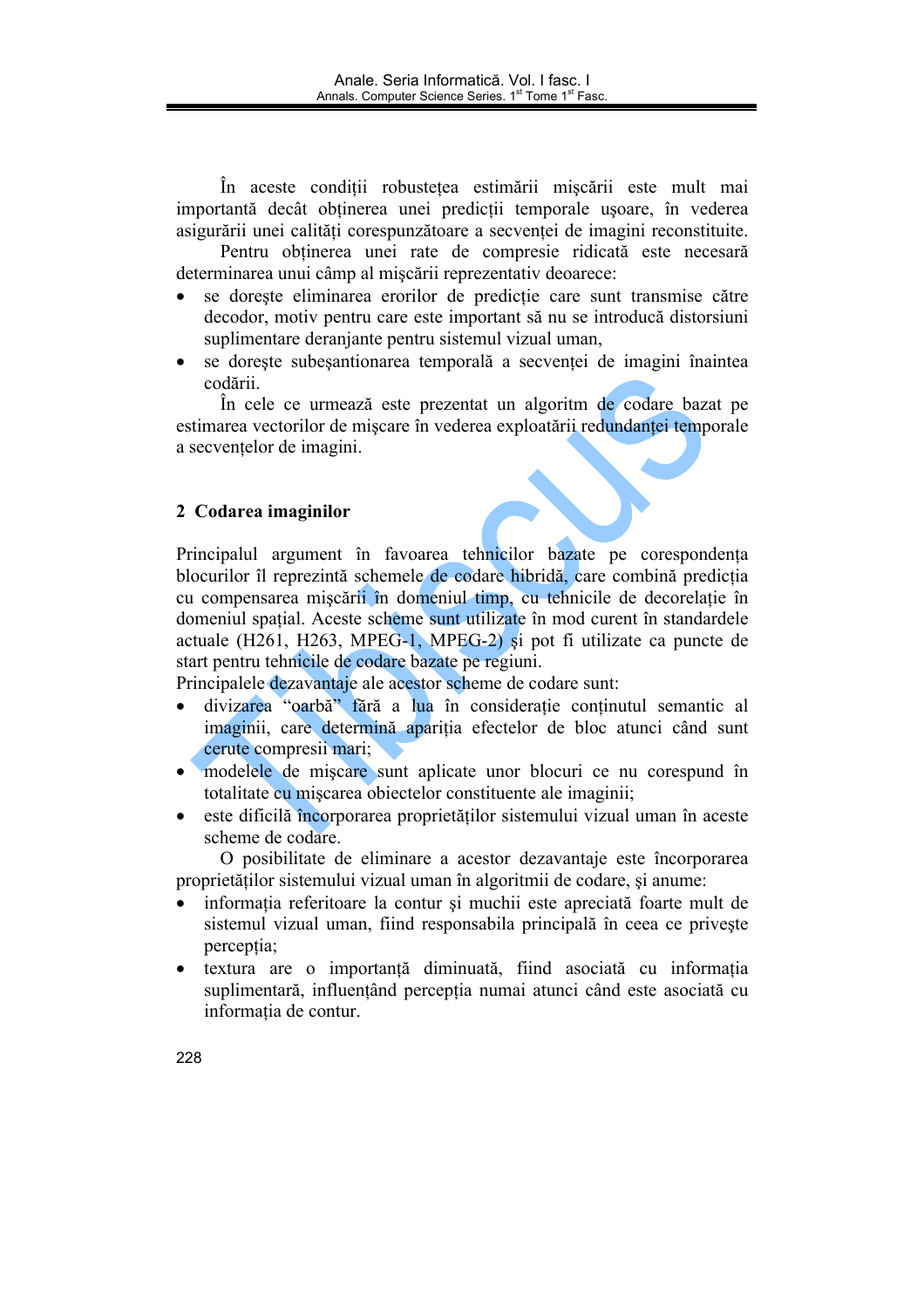cele mai multe dintre objectele naturale pot fi aproximate ca fiind membri ai unor grupări (clase) deterministice, pe baza unor seturi de caracteristici.

Problemele legate de: segmentarea spatio-temporală și estimarea miscării bazată pe segmentare și urmărire au făcut obiectul cercetărilor în domeniile analizei secvențelor de imagini și al vederii artificiale. De altfel, codarea secventelor de imagini implică abordări foarte diferite deoarece scopul este acela de a realiza o reprezentare cât mai compactă a informatiei de miscare, motiv pentru care este foarte importantă precizia de estimare a mișcării și cantitatea de informații suplimentare ce vor fi transmise spre decodor [Gir94], [MDN93]. Aceasta implică următoarele:

- controlul procesului de segmentare:  $\bullet$
- $\bullet$ posibilitatea alegerii modelului de mișcare;
- cuantizarea parametrilor de miscare.

De asemenea, în scopul utilizării secventelor codate în cadrul serviciilor interactive, este necesară considerarea întârzierii care se obtine în procesul de codare.

Cea mai simplă implementare a codării bazate pe regiuni o reprezintă codarea erorii, care utilizează redundanta temporală existentă în secventele de imagini. Astfel, fiecare cadru este obținut prin predicția celui anterior, semnalul ce este codat fiind eroarea (diferenta) dintre cele două cadre: cel curent și cel predictat (figura 2.1).



Fig.2.1 Schema bloc a codorului bazat pe regiuni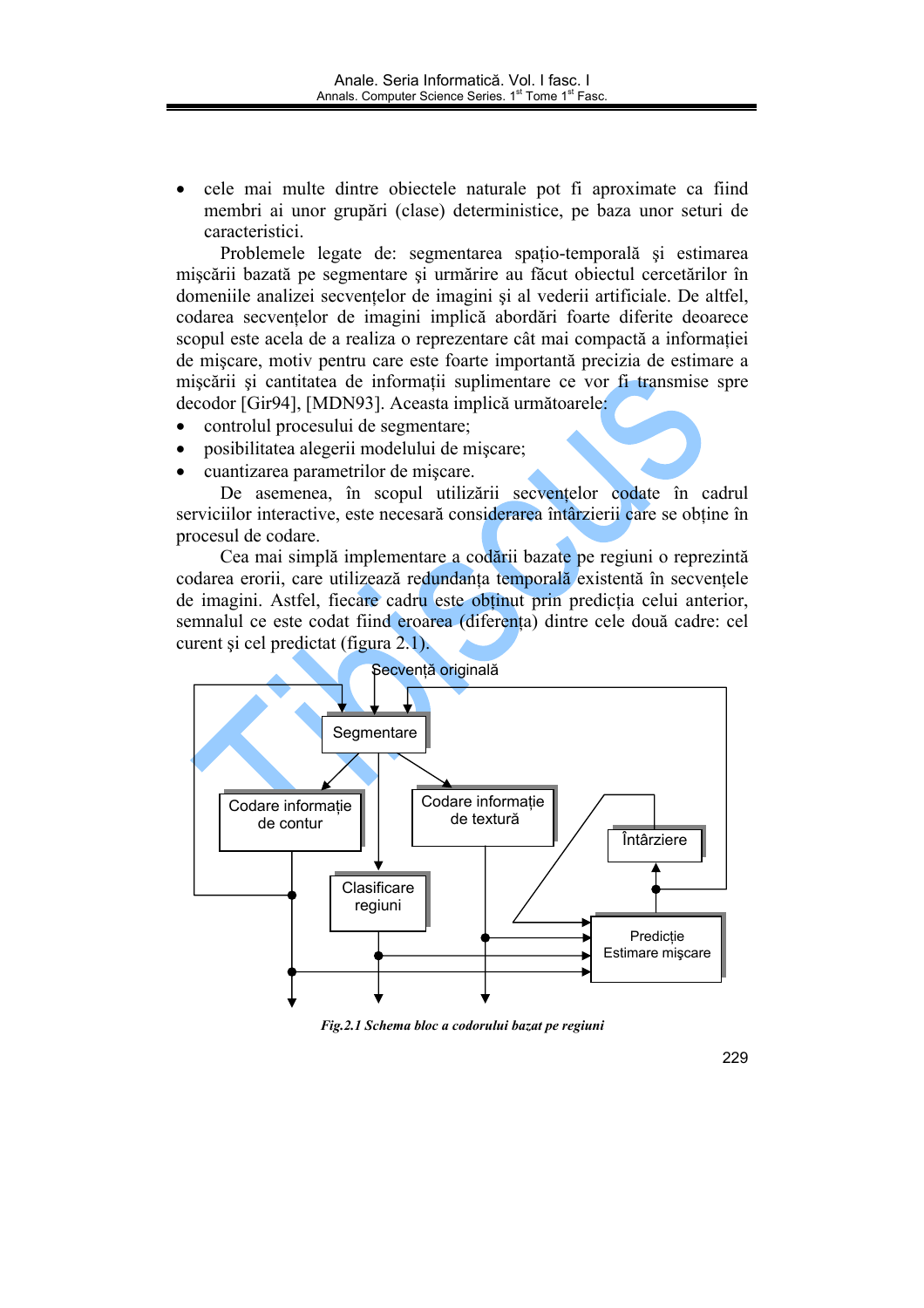Predicția este una simplă, iar pentru fiecare parametru ce se transmite (contur, clasificare, textură) se folosesc proceduri de codare specifice. Pentru formă se utilizează tehnici specifice codării contururilor, cu exceptia modificărilor temporale, caz în care se utilizează codarea predictivă. Pentru miscare este utilizată codarea predictivă, în raport cu parametrii de miscare estimați pentru același obiect în imaginea anterioară. Pentru informația de textură se utilizează tehnici bazate pe forma de undă (codare hibridă transformare-predicție, cu compensarea mișcării).

#### 3 Algoritmul de codare bazat pe regiuni

Având în vedere tendința actuală spre codarea la rate foarte scăzute de biți cu aplicații în video-telefonie, video-conferință, multimedia, este clar că solutia o reprezintă implementarea tehnicilor de codare bazate pe regiuni [CP98], [MCR02].

În acest scop autorul a propus un algoritm de estimare a mișcării pentru codarea secventelor de imagini care se bazează pe o segmentare statică adaptivă a imaginilor [Ale98]. Schema bloc a algoritmului propus pentru estimarea și codarea secvențelor de imagini este prezentată în figura 3.1

Ca date de intrare algoritmul utilizează imaginea curentă originală și segmentată. De asemenea, există o întârziere de două cadre înaintea generării primei imagini codate, întrucât se utilizează o codare cu predicție, motiv pentru care este necesară cunoașterea atât a imaginii transmise cât și a imaginii curente.

Problema principală care se pune este modul în care poate fi descris un object care se miscă în secvență în asa fel încât să se obțină o compresie cât mai mare a informației. Tehnica propusă este o tehnică de căutare globală pe baza unor parametri de formă și de poziție. Pe baza imaginilor originale curente si precedente, a imaginilor segmentate si a caractristicilor regiunilor se realizează estimarea miscării prin urmărirea regiunilor și determinarea corespondențelor dintre acestea.

Pe baza vectorilor de miscare se realizează o compresie cu predicție a informatiei, transmitându-se eroarea, vectorii de miscare, eticheta regiunii și corespondenta precum si coeficientii functiei de aproximare a luminantei. În cazul în care regiunile nu au corespondență în cadrul anterior se transmite conturul regiunii precum și informația referitoare la coeficienții funcției de aproximare a luminantei. Algoritmul are posibilitatea unei codări ierarhice în sensul că se poate transmite și informația referitoare la textură dacă se doreste o codare fără pierderi.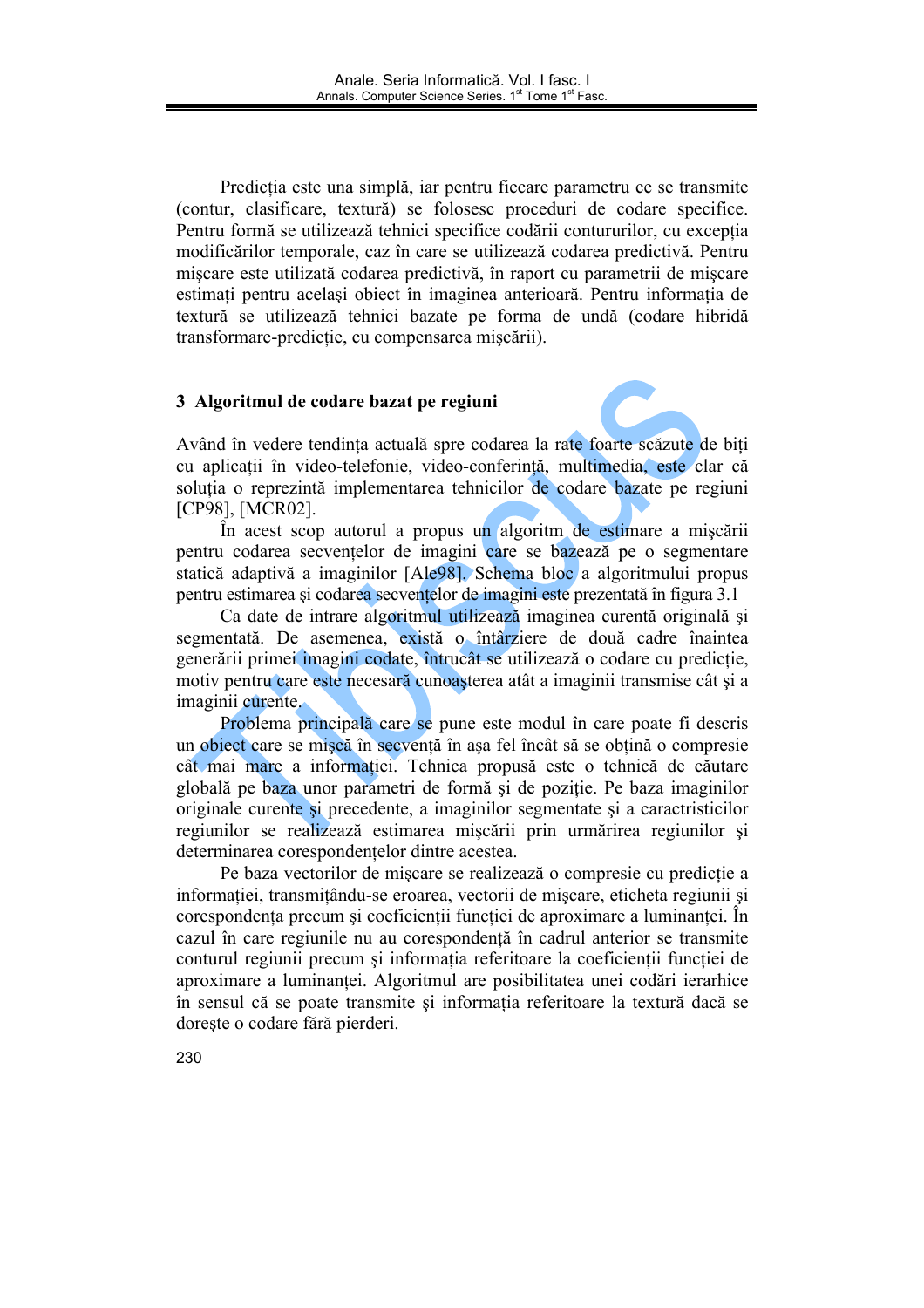

Figura 3.1 Algoritmul de estimare al mișcării în vederea codării secvențelor de imagini la rate foarte scăzute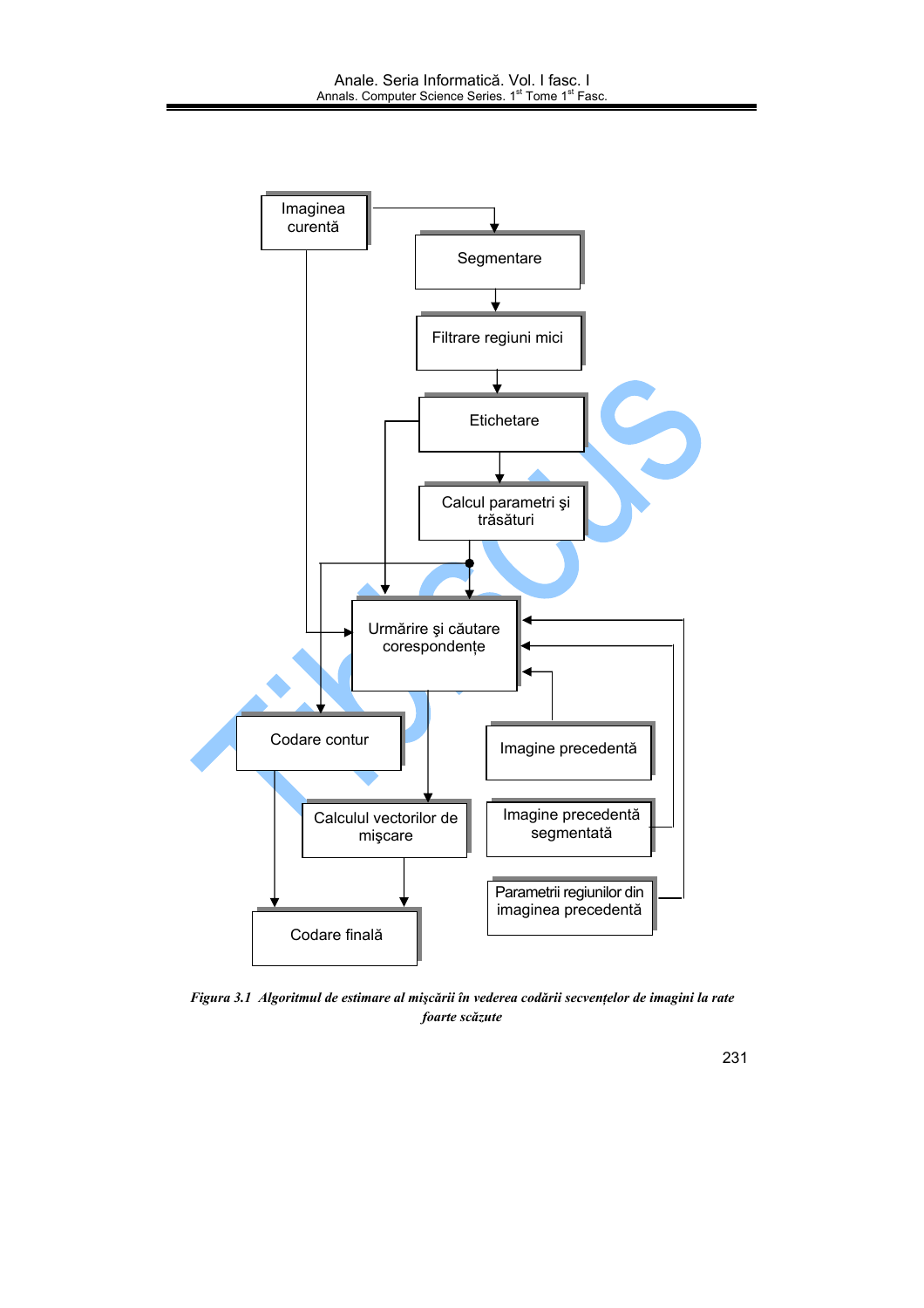Modelul de descriere a mișcării care se alege în cazul acestei aplicații este un model parametric definit prin comparatia parametrilor de descriere a regiunilor (pozitia centrelor de greutate pentru translatie, unghiul dintre axa de alungire și ordonată sau unghiul de rotatie determinat prin metoda cercului pentru rotație, raportul caracteristicilor de formă pentru scalare).

Pentru modelul de mișcare ales se impun o serie de limitări. Acestea sunt: valorile maxime ale translatiei (16 pixeli), rotatiei (20 grade) și măririi/micșorării (50%), și se aleg pe baza considerentului vitezei maxime de deplasare a objectelor și modificării maxime a distantei focale pentru obținerea a două imagini succesive.

Aceste limitări sunt necesare pentru a se evita corespondența între regiuni asemănătoare din punctul de vedere al formei, dar care nu corespund din punctul de vedere al mișcării reale. Apariția de corespondențe false, poate fi explicată prin faptul că pot apare regiuni noi în imagine, care sunt asemănătoare cu regiuni din imaginile anterioare.

Varianta de căutare a corespondențelor aleasă pentru acest algoritm este una globală în cadrul imaginilor. Ca date de intrare algoritmul de căutare utilizează imaginea precedentă și cea curentă precum și structurile cu parametrii de descriere a regiunilor din imagini. Se parcurg regiunile din imaginea curentă. Pe baza parametrilor de poziționare a regiunilor în imagine și pe baza parametrului de formă definit anterior se determină regiunile din imaginea precedentă care asigură cea mai bună corespondentă cu regiunea curentă. Decizia finală de corespondență se ia pe baza calculului erorii medii pătratice.

Algoritmul de căutare este prezentat în figura 3.2 și se realizează pentru toate regiunile din imaginea curentă prin parcurgerea lor o singură dată. În scopul reducerii timpului necesar pentru calcule, regiunile pentru care a fost stabilită corespondența nu mai sunt luate în calcul pentru corespondentele regiunilor următoare.

Datele obtinute la căutarea corespondențelor sunt utilizate pentru determinarea vectorilor de miscare. Parametrii determinati sunt:

- translația, prin diferența dintre coordonatele centrelor de greutate;
- rotatia, prin estimarea unghiului de rotatie:
- scalarea (mărirea/ micsorarea), prin determinarea raportului dintre ariile  $\bullet$ celor două regiuni.

Acest algoritm realizează o compresie prin: transmiterea vectorilor de miscare pentru imaginea curentă, în cazul regiunilor având o corespondență în imaginea precedentă și transmiterea conturului, centrului de greutate și modelului texturii pentru regiunile ce nu au o corespondență în imaginea precedentă.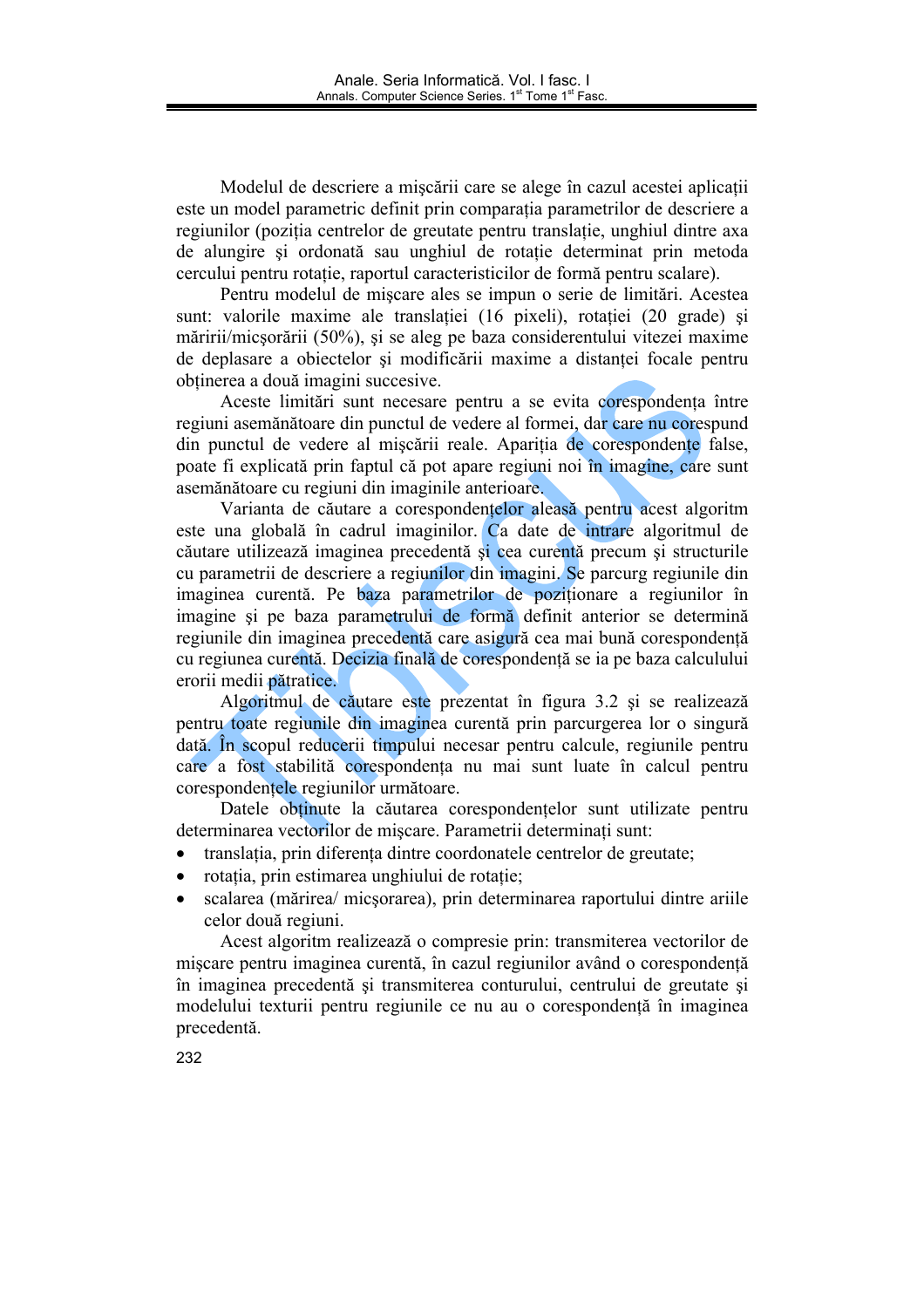

Figura 3.2 Organigrama algoritmului de corespondență al regiunilor

Algoritmul de refacere a imaginii se bazează pe refacerea unei imagini apartinând unei secvențe pe baza parametrilor transmiși și ai imaginii precedente. Pentru a se putea reface imaginea se consideră că există vectorii de miscare, imaginea precedentă și imaginea sa de etichete din parcurgerea anterioară a algoritmului de refacere.

# 4 Rezultate experimentale

Algoritmul propus pentru estimarea mișcării se bazează pe utilizarea reprezentării semantice a imaginii. Pentru determinarea regiunilor (obiectelor) din imagine se poate utiliza o segmentare: spațială, temporală sau spatio-temporală a imaginilor. Imaginile utilizate pentru evaluarea algoritmului sunt imagini standard:"tenis", "claire", "salesman" și "missa". Figurile 4.1 și 4.2 prezintă raportul semnal/zgomot și factorii de compresie obtinuti pentru diferitele secvente analizate.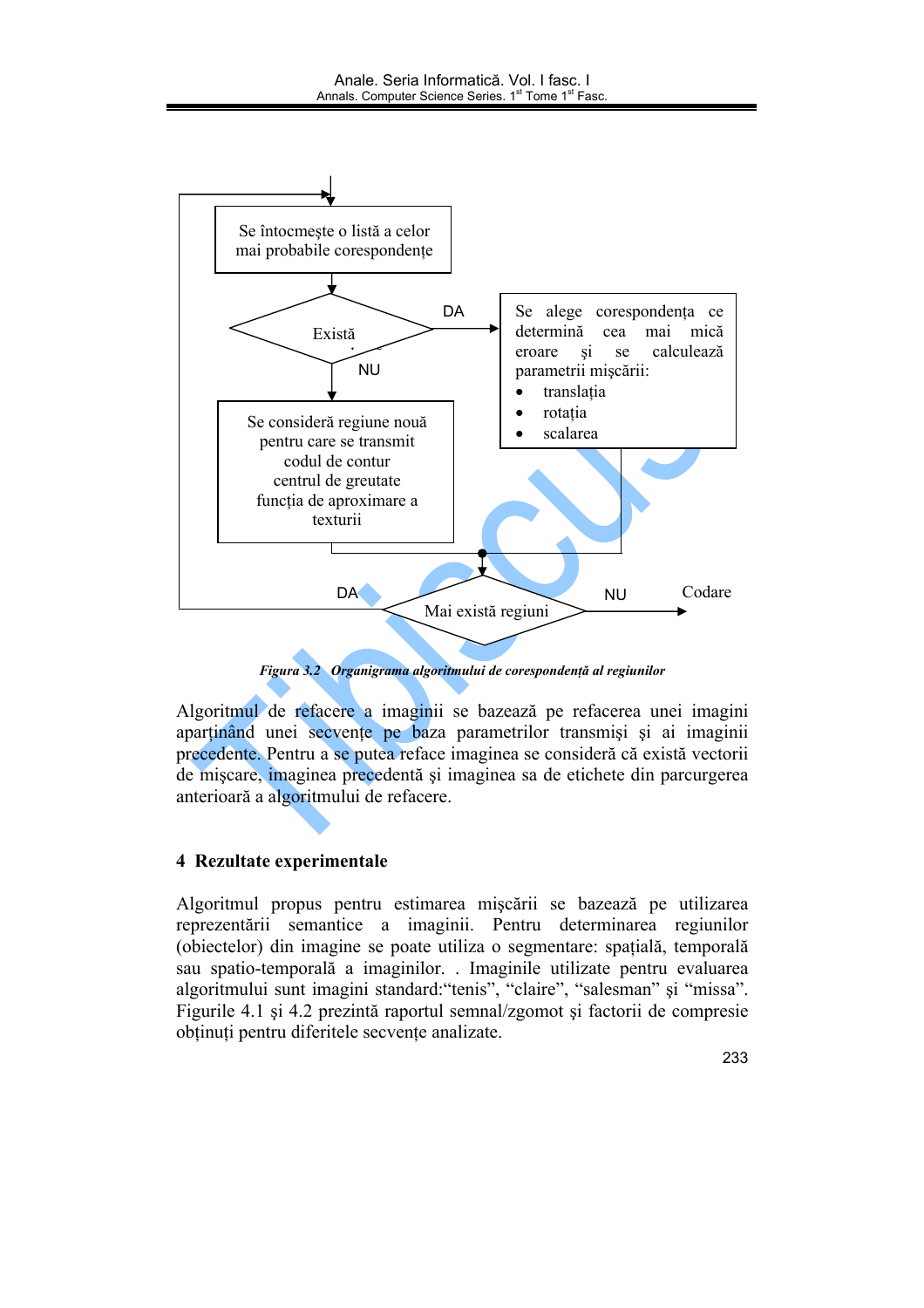

Figura 4.1 Raportul semnal/zgomot obținut pentru imaginile reconstruite pentru diferite secvențe



Figura 4.2 Factorii de compresie obținuți pentru diferitele secvențe

Se observă că imaginile reconstruite figurile 4.3.b și 4.4.b, din compararea cu imaginile originale, permit distingerea trăsăturilor esențiale ale personajelor prezente în imagini. Ținând cont de factorul de compresie relativ mare obținut, 192,17:1, putem considera că algoritmul propus satisface necesitățile pentru o transmisie la rate foarte scăzute de biți.

Pentru imaginea Claire reprezentată în formatul QCIF (176  $\times$  144), rata de transmisie obținută este 0,0408 biți/pixel, ceea ce este echivalent cu o rată de transmisie de 6,204 kbiți/s la o rată de 6 cadre/s. Rezultatele obținute ne îndreptățesc să considerăm că se pot obține rezultate acceptabile 234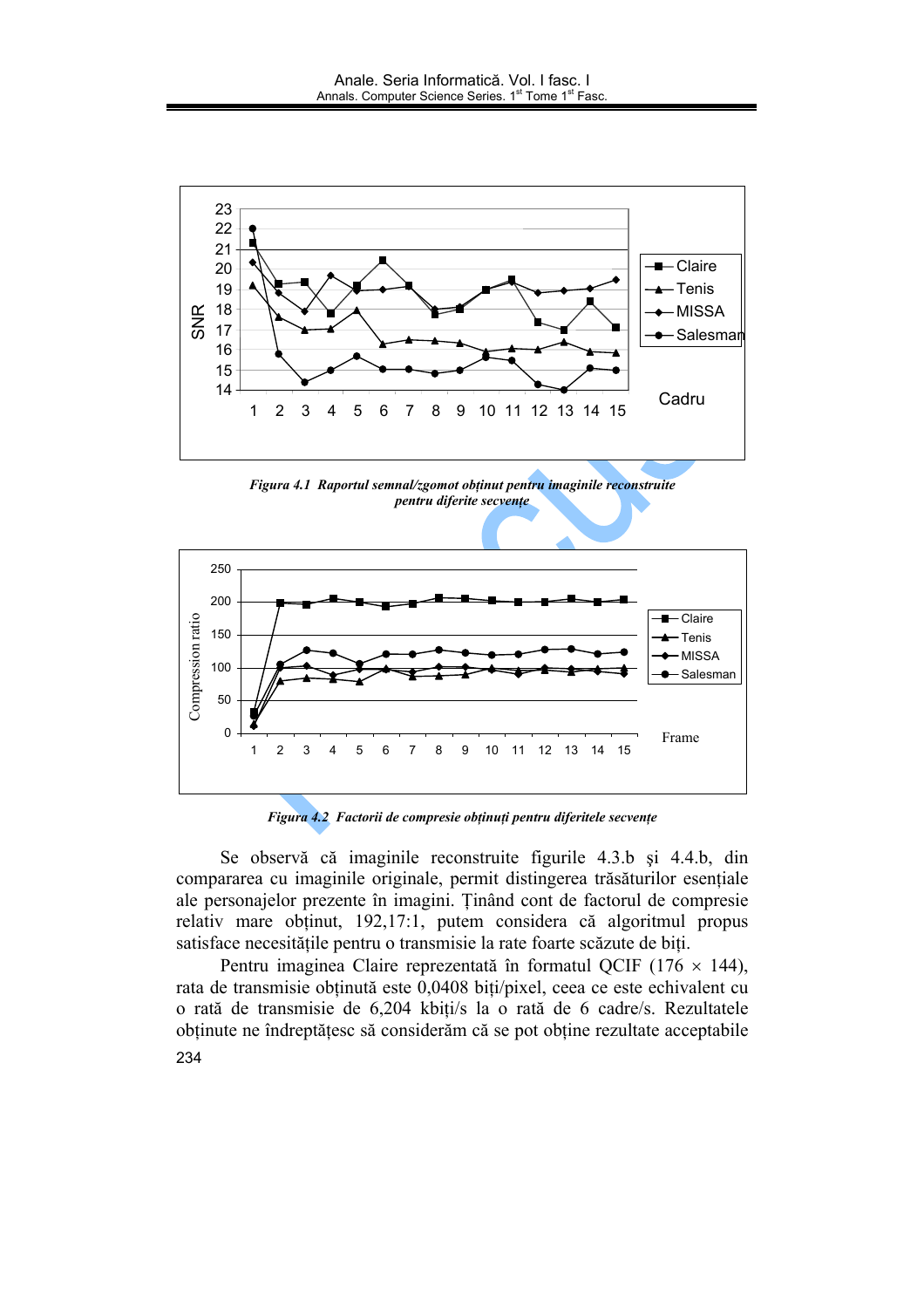chiar și la transmiterea imaginilor color. Pentru celelalte imagini, factorul de compresie mediu obținut pentru primele 15 cadre din secvență este:

- Tenis: 85,39  $\bullet$
- MISSA: 90,56  $\bullet$
- Salesman: 114,29.



Fig.4.3. Cadrul 5 original și respectiv reconstituit din secvența "Claire"



Fig.4.3. Cadrul 15 original și respectiv reconstituit din secvența "Missa"

# 5 Concluzii

În concluzie, se poate spune că metodele de estimare a mișcării bazate pe regiuni, cu încorporarea proprietăților sistemului vizual uman sunt potrivite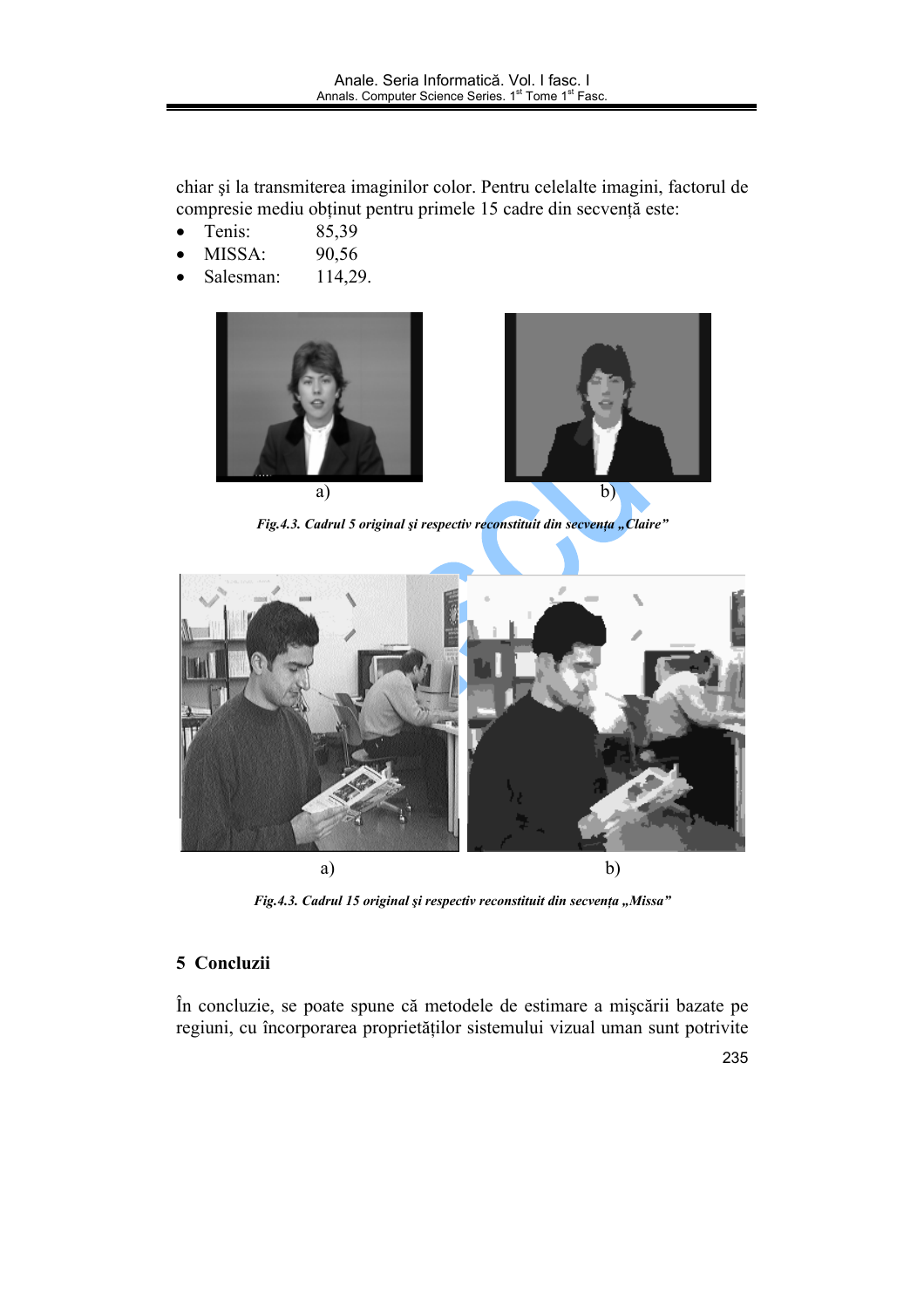pentru tehnicile de codare la rate foarte scăzute, care necesită rate de compresie foarte mari.

Algoritmul propus realizează estimarea miscării bazându-se pe proprietătile sistemului vizual uman:

- informatia referitoare la contur si muchii este apreciată foarte mult de  $\bullet$ sistemul vizual uman, fiind responsabila principală în ceea ce privește perceptia;
- textura are o importanță diminuată, fiind asociată cu informația  $\bullet$ suplimentară, influențând percepția numai atunci când este asociată cu informatia de contur, putând fi transmisă, de cele mai multe ori, doar cu ajutorul unui bit.

Algoritmul de segmentare conduce la partitionarea imaginii în regiuni de formă oarecare, cu ajutorul cărora, pe baza corespondentelor dintre parametri caracteristici, se estimează vectorii de miscare.

Atribuirea adaptivă a modelului de mișcare pentru fiecare regiune se bazează pe presupunerea că scena cuprinde numai obiecte rigide (corpuri nedeformabile) și există limite maxime ale mișcării între imaginile succesive. De asemenea este utilizat un set de trăsături caracteristice cu ajutorul cărora este posibilă determinarea translatiei, scalării și rotației regiunilor.

Rezultatele obținute cu o complexitate moderată, factori de compresie de aproximativ 130:1 si raport semnal zgomot al imaginii reconstituite de 13 - 19 dB sunt viabile și pot constitui baza unor cercetări în domeniul codării secventelor video la rate foarte scăzute. Una din principalele direcții viitoare o constituie posibila combinație a metodei cu tehnicile multirezoluție pentru segmentare, în vederea eficientizării calculului și a stabilității etapei de segmentare și atingerea unor rapoarte de compresie mai mari de 200:1.

### **Bibliografie**

- K. Aizawa and T.S. Huang, Model Based Image Coding:  $[AH95]$ Advanced Video Coding Techniques for Very Low Bit Rate *Applications*, Proceedings IEEE, vol.83, no.2, p.259-271, Febr. 1995
- [Ale98] Fl. Alexa, *Motion Estimation Based on Region*, Proceedings of the Symposium on Electronics and Telecommunications "ETC.'98", p.199-203, Timișoara, Septembrie 1998

236